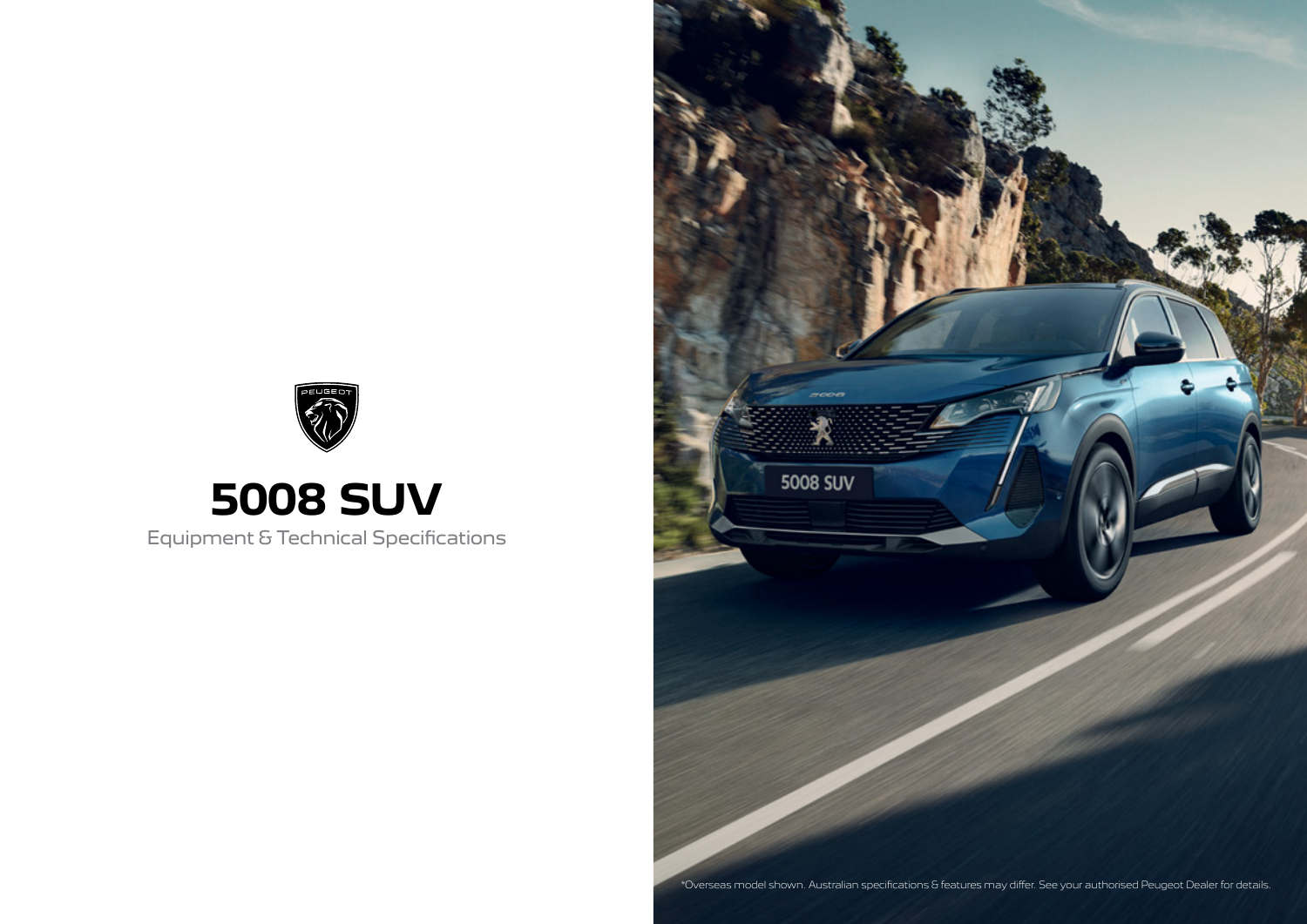

#### EQUIPMENT

- STANDARD<br>○ OPTIONAL
- 
- $-$  UNAVAILABLE







| <b>BODYSTYLE</b> |  |
|------------------|--|
| 7 Seat SUV       |  |
|                  |  |

|  | .,<br>L |  |  |  |  |
|--|---------|--|--|--|--|
|--|---------|--|--|--|--|

| SAFEI T                                                                                  |           |  |
|------------------------------------------------------------------------------------------|-----------|--|
| Front Airbags: Driver & front passenger                                                  |           |  |
| Side Airbags: Driver & front passenger                                                   |           |  |
| Curtain airbags: First & second row                                                      |           |  |
| Safety Pack: Anti-lock Braking System (ABS)                                              | $\bullet$ |  |
| Safety Pack: Electronic Braking Distribution (EBD)                                       | $\bullet$ |  |
| Safety Pack: Blind Spot Detection (BSD)                                                  |           |  |
| Safety Pack: Emergency Braking Assistance (EBA)                                          | $\bullet$ |  |
| Safety Pack: Electronic Stability Programme (ESP)                                        | $\bullet$ |  |
| Safety Pack: Speed limit recognition & recommendation                                    | $\bullet$ |  |
| Safety Pack: Advanced Driver Attention Alert (DAA3)                                      |           |  |
| Safety Pack: Forward Collision Warning                                                   |           |  |
| Safety Pack: Lane Keeping Assistance (LKA)                                               | $\bullet$ |  |
| Safety Pack: Lane Positioning Assist                                                     |           |  |
| Safety Pack: Lane Departure Warning (LDW) system                                         |           |  |
| Safety Pack: Road Edge Detection                                                         |           |  |
| Safety Pack: Autonomous Emergency Brake with low light<br>cyclist & pedestrian detection |           |  |
| Safety Pack: High Beam Assist (HBA)                                                      |           |  |
| Electric child locking functionality on rear windows & doors                             |           |  |
| ISOFIX child seat fittings on outer rear seats                                           |           |  |
| Seatbelt: Audible & visual alert when unfastened while moving                            |           |  |
|                                                                                          |           |  |

| <b>COMFORT &amp; CONVENIENCE</b>                                           |  |
|----------------------------------------------------------------------------|--|
| PEUGEOT i-Cockpit™: configurable 12.3" head-up digital<br>instrument panel |  |
| 10.0" high definition capacitive touch-screen                              |  |
| PEUGEOT i-Cockpit™: compact sports steering wheel                          |  |
| Parking sensors: Front & rear                                              |  |
| 360° vision reversing & front cameras                                      |  |
| Semi autonomous parking assist (90° & parallel)                            |  |
| Keyless entry & push button start                                          |  |
| Adaptive cruise control & speed limiter                                    |  |
| Automatic dual zone climate control                                        |  |
| Rear centre console ventilation system                                     |  |
| Height & reach adjustable steering column                                  |  |
| Electric folding door mirrors                                              |  |
| Electric parking brake (includes hill assist)                              |  |
| Auto dimming rear view mirror                                              |  |
| Frameless rear view mirror                                                 |  |
| <b>Multi-Function Trip Computer</b>                                        |  |
| Privacy glass rear side & tailgate windows                                 |  |
| One-touch electric windows with pinch protection                           |  |
| Door mirrors auto dipping in reverse function                              |  |
| Remote central locking (two remotes)                                       |  |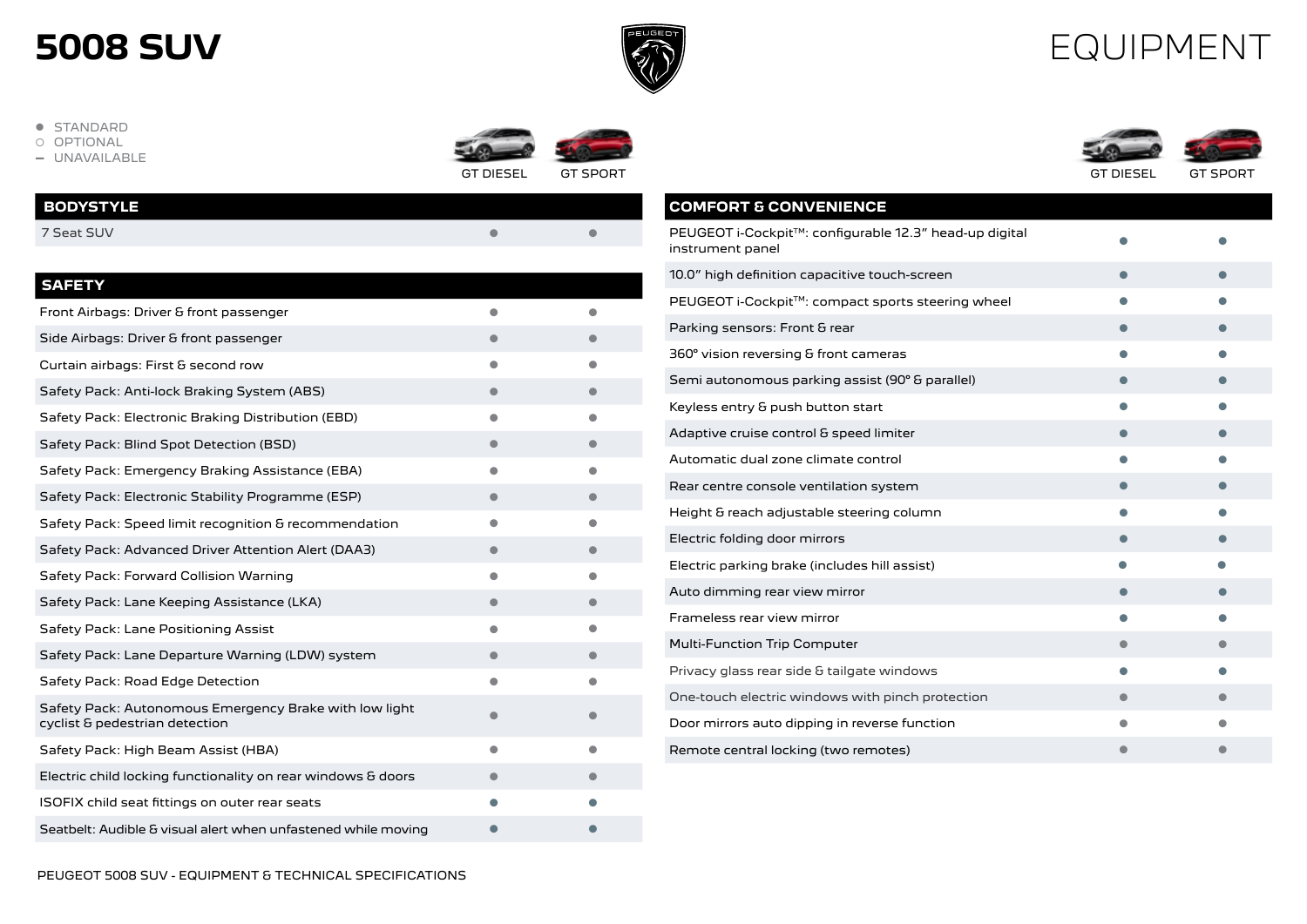

#### EQUIPMENT

**· STANDARD** 

OPTIONAL

**-** UNAVAILABLE



| IN CAR ENTERTAINMENT & COMMUNICATION           |  |
|------------------------------------------------|--|
| Bluetooth® & USB                               |  |
| DAB Radio (Digital Audio Broadcasting)         |  |
| Apple CarPlay® & Android Auto <sup>™1</sup>    |  |
| Voice recognition (radio & telephone features) |  |
| 3D navigation                                  |  |
|                                                |  |

| <b>INTERIOR FEATURES</b>                                                                                       |                |  |
|----------------------------------------------------------------------------------------------------------------|----------------|--|
| Integrated rear shade blinds for second row windows                                                            |                |  |
| Fold down picnic tables in second row                                                                          |                |  |
| Blue ambient lighting to head-up instrument panel                                                              | ۸              |  |
| Blue ambient lighting to front door panels, storage,<br>footwells & Cup Holders                                |                |  |
| Dashboard, front & rear door panel finish: Alcantara®                                                          | 0              |  |
| Dashboard, front & rear door panel finish: Latin Wood <sup>2</sup>                                             | O <sup>2</sup> |  |
| Front central console with two Cup Holders                                                                     |                |  |
| Gear lever trim in full grain leather & chrome                                                                 |                |  |
| Mistral full-grain perforated leather steering wheel with<br>Aikinite stitch detail & satin chrome 'GT' emblem |                |  |
| Front interior light with two reading spotlights & rear interior<br>light with timer                           |                |  |
| Illuminated vanity mirrors                                                                                     |                |  |
| Map pockets on front seat backs                                                                                |                |  |
| Chrome trimmed accelerator & brake pedals                                                                      | ●              |  |
| Roof lining - Premium Mistral black                                                                            |                |  |
| Satin steel chrome gear shifter & toggle switch trim                                                           |                |  |

GT DIESEL GT SPORT GT DIESEL GT SPORT

| <b>INTERIOR FEATURES</b>                                                                                                                                                                                                  |                |           |
|---------------------------------------------------------------------------------------------------------------------------------------------------------------------------------------------------------------------------|----------------|-----------|
| Three 12V sockets (dashboard, rear cabin & load area)                                                                                                                                                                     |                |           |
|                                                                                                                                                                                                                           |                |           |
| <b>EXTERIOR FEATURES</b>                                                                                                                                                                                                  |                |           |
| Aluminium roof bars                                                                                                                                                                                                       | ●              | $\bullet$ |
| Body-colour rear spoiler with stainless steel edging trim                                                                                                                                                                 |                |           |
| Nera black door mirror shells                                                                                                                                                                                             | o              | $\bullet$ |
| Front bumper lower trim in Lion Grey                                                                                                                                                                                      | O              | $\bullet$ |
| Front wing trim: black with chrome detail                                                                                                                                                                                 |                |           |
| Gloss black strip rear cluster connecting strip                                                                                                                                                                           |                |           |
| 'GT' emblems in satin copper (front wings & tailgate)                                                                                                                                                                     |                |           |
| Radiator grille with chrome edge trim, chequered design<br>& 'PEUGEOT' lettering                                                                                                                                          |                |           |
| 'Diamond Black' contrasting roof                                                                                                                                                                                          | $\bullet$      | 0         |
| Sports front bumper design                                                                                                                                                                                                | $\bullet$      | $\bullet$ |
| Stainless steel front door sill scuff plates                                                                                                                                                                              |                |           |
| Twin exhaust effect trim                                                                                                                                                                                                  |                |           |
| Wheel arch extensions                                                                                                                                                                                                     |                |           |
| 18" Detroit storm grey diamond cut alloy wheels                                                                                                                                                                           | O              |           |
| 19" Washington onyx black diamond cut alloy wheels                                                                                                                                                                        |                |           |
| Panoramic opening glass roof (with satin black electric<br>interior blind & blue ambient lighting in blind)                                                                                                               | Ο <sup>2</sup> |           |
| Black Pack - Front grille, front and rear badging, front and<br>rear 'PEUGEOT' lettering, rear bumper strip, lower bumper<br>trim, side door trim, front wing trims, window surrounds in<br>black/dark chrome/satin black |                |           |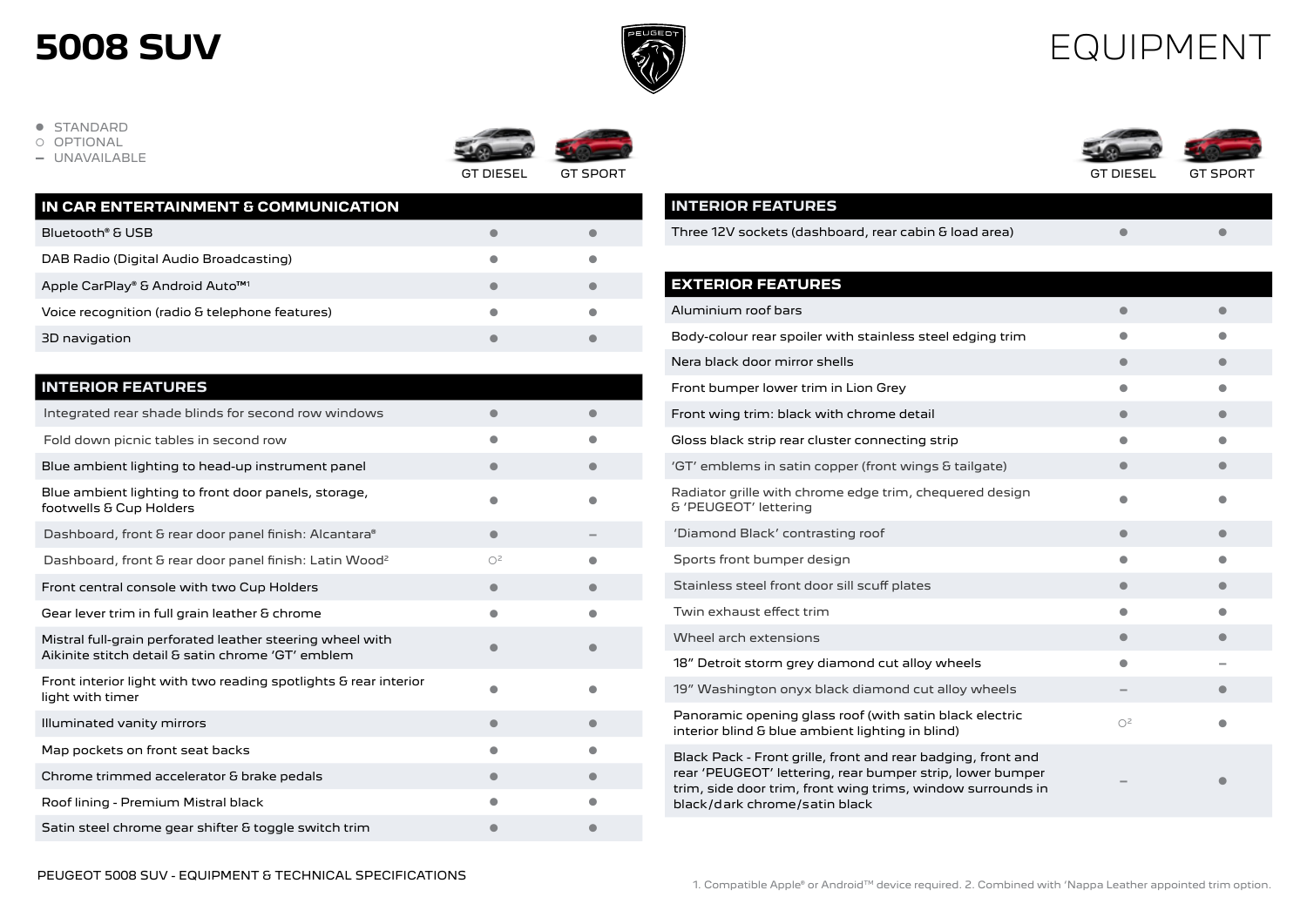

#### EQUIPMENT

- **.** STANDARD
- OPTIONAL
- **-** UNAVAILABLE





| <b>EXTERIOR LIGHTING &amp; VISIBILITY</b>                                 |                |  |
|---------------------------------------------------------------------------|----------------|--|
| Full LED headlights                                                       |                |  |
| LED daytime running lights                                                |                |  |
| LED fog light function                                                    |                |  |
| LED sequential scrolling front indicators                                 |                |  |
| LED side indicator lights integrated into door mirrors                    |                |  |
| Door mirror mounted LED 'PEUGEOT Lion' puddle lights <sup>1</sup>         | O <sup>1</sup> |  |
| Rear LED PEUGEOT signature 'Claw Effect' lights with<br>daylight function |                |  |
| Heated rear windscreen with integrated antenna                            |                |  |
| Front windscreen wiper with 'Magic Wash' cleaning system                  |                |  |
| Automatic lights                                                          |                |  |
| Automatic windscreen wipers                                               |                |  |
| 'Guide me home' light function                                            |                |  |

|  | TIN( |  |
|--|------|--|
|  |      |  |

| ------                                                                         |           |  |
|--------------------------------------------------------------------------------|-----------|--|
| Driver & front passenger seat height adjustment                                |           |  |
| Driver seat lumbar adjustment                                                  | O         |  |
| Driver & front passenger seat adjustable cushion nose                          | $\bullet$ |  |
| Driver & front passenger heated seats                                          | e         |  |
| Driver seat multi-point massage function                                       | 0         |  |
| Driver seat 2 position memory function                                         |           |  |
| Driver seat 8-way electric adjustment (includes electric<br>lumbar adjustment) | ۸         |  |
| Flat folding front passenger seat                                              |           |  |
|                                                                                |           |  |

| <b>SEATING</b>                             |  |
|--------------------------------------------|--|
| Three independent folding second row seats |  |
| Removable third row seats                  |  |

| <b>SEAT MATERIAL</b>                                                      |                   |        |
|---------------------------------------------------------------------------|-------------------|--------|
| Leather effect/Alcantara® trim with copper top stitch                     |                   | $\sim$ |
| Full grain Nappa leather appointed trim with grey top stitch <sup>2</sup> | $\bigcap_{i=1}^n$ |        |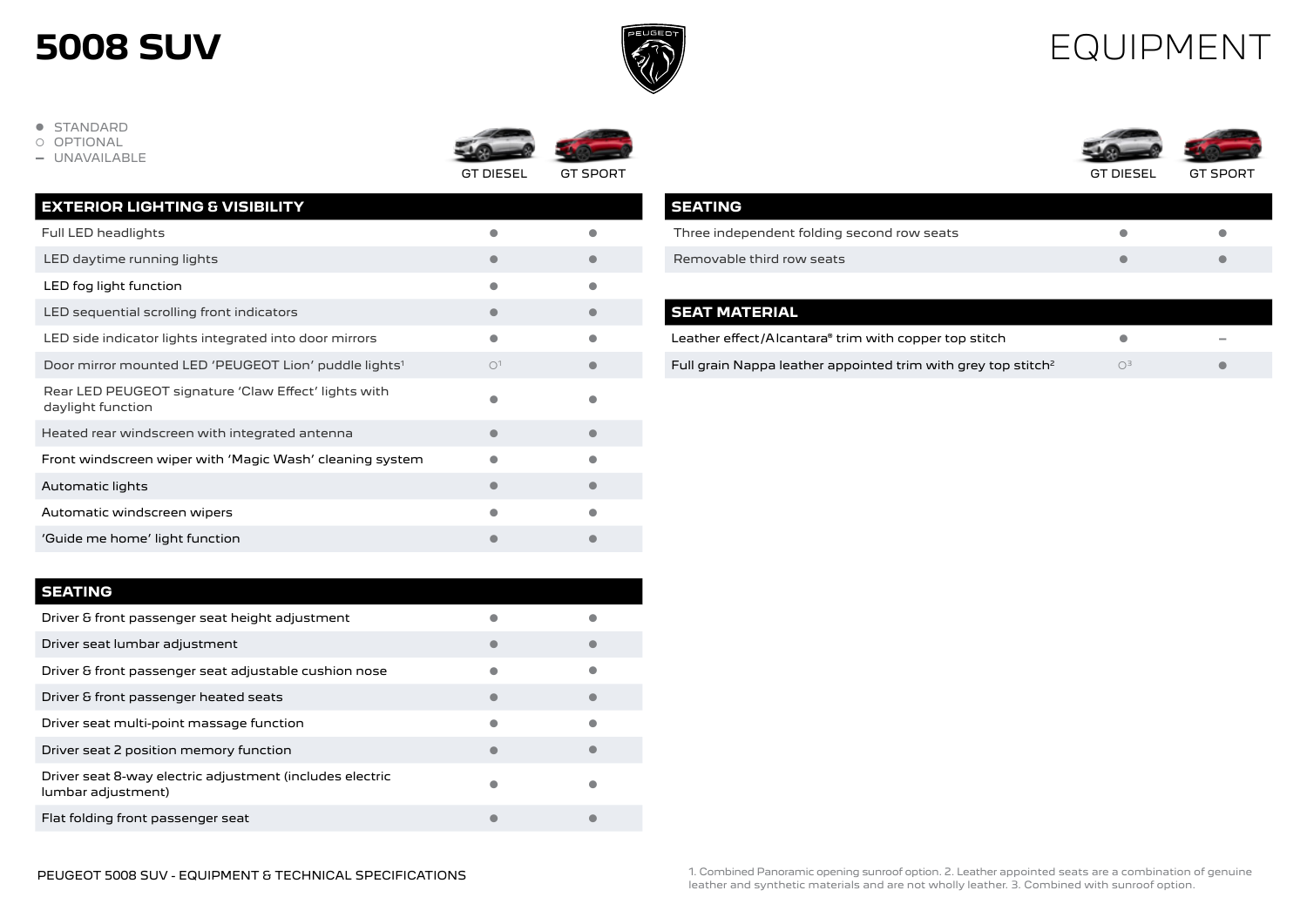

**WHEELS & TYRES**

#### TECHNICAL SPECIFICATIONS





| <b>ENGINE</b>         | <b>2.0 Blue HDi 180</b>                               | 1.6 Puretech 180                                      |
|-----------------------|-------------------------------------------------------|-------------------------------------------------------|
| Type                  | 2.0 litre turbo diesel<br>with stop & start<br>system | 1.6 litre turbo petrol<br>with stop & start<br>system |
| Cylinders             | 4                                                     | $\overline{4}$                                        |
| Cubic capacity (cc)   | 1997                                                  | 1598                                                  |
| Bore x Stroke (mm)    | $85 \times 88$                                        | 77 x 85.8                                             |
| No. of valves         | 16                                                    | 16                                                    |
| Max power (kW @ rpm)  | 131 @ 3750                                            | 133 @ 5500                                            |
| Max torque (Nm @ rpm) | 400 @ 2000                                            | 250 @ 1650                                            |
| Emission standard     | Euro 6                                                | Euro 6                                                |
|                       |                                                       |                                                       |

| <b>TRANSMISSION</b> |              |              |
|---------------------|--------------|--------------|
| Type                | 8-speed auto | 8-speed auto |

| <b>PERFORMANCE</b>                        |      |     |
|-------------------------------------------|------|-----|
| Maximum speed (km/h)                      | 208  | 220 |
| Acceleration 0-100km/h (sec) <sup>1</sup> | 10.2 | 9.4 |

| <b>STEERING</b> |          |          |
|-----------------|----------|----------|
| Power steering  | Electric | Electric |

| <b>SUSPENSION</b> |                                                                                                                          |
|-------------------|--------------------------------------------------------------------------------------------------------------------------|
| Front             | Independent wheels - Pseudo-MacPherson<br>axle, coil springs and integrated and<br>pressurised hydraulic shock absorbers |
| Rear              | Semi-independent wheels - Twist beam axle,<br>hydraulic and pressurised shock absorbers                                  |

PEUGEOT 5008 SUV - EQUIPMENT & TECHNICAL SPECIFICATIONS

| Wheel Size/Tyre          | 18" - 255/55 R18 | 19" - 205/55 R19                             |
|--------------------------|------------------|----------------------------------------------|
| Space saving spare wheel | Tyre repair kit  | 18" space saving spare<br>wheel - 135/80 R18 |
|                          |                  |                                              |

| BRAKES      |                                                                               |
|-------------|-------------------------------------------------------------------------------|
| Front discs | Ventilated disc brakes with sliding caliper and<br>automatic wear adjustments |
| Rear discs  | Sliding calliper disc brakes                                                  |

| <b>WEIGHTS (kg)</b>          |      |      |
|------------------------------|------|------|
| Gross vehicle mass           | 2280 | 2190 |
| Kerb weight                  | 1524 | 1521 |
| Tare weight                  | 1489 | 1490 |
| Maximum braked towing load   | 1800 | 1300 |
| Maximum unbraked towing load | 750  | 750  |

| <b>DIMENSIONS</b> (mm)  |      |      |
|-------------------------|------|------|
| Length                  | 4641 | 4641 |
| Width excluding mirrors | 1844 | 1844 |
| Width including mirrors | 2098 | 2098 |
| Height                  | 1646 | 1646 |
| Wheelbase               | 2840 | 2840 |

1. Driver only

 $\odot$